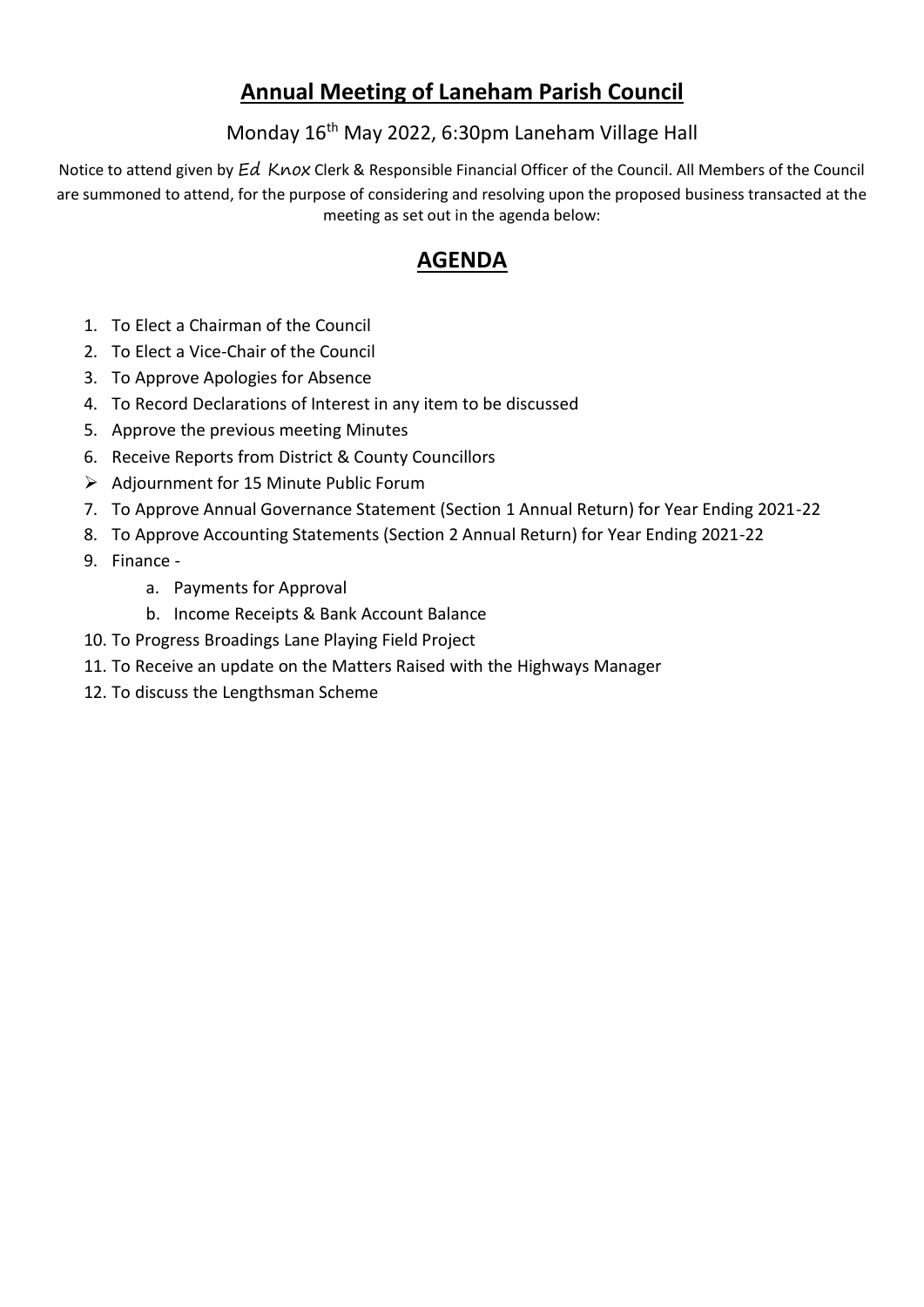#### **Guidance for Members of the Public Present at Parish Council Meetings**

- 1.1. Meetings, including virtual ones, shall be open to the public unless their presence is prejudicial to the public interest by reason of the confidential nature of the business to be transacted or for other special reasons. A reason shall be given on the Agenda for the public's exclusion and the following types of business shall be classed confidential:
	- 1.1..1. **Staffing matters** (including, but not limited, to contracts of employment, salaries, terms of service, engagement, conduct and dismissal of employees, appointment of employees, financial or personal business affairs of the individual)
	- 1.1..2. **Tenders & Contracts** (including, but not limited to, terms of tenders & contracts, proposals and counter proposals, consultations and negotiations of contracts, including tenancies and hire agreements and or negotiations relating to Contractor labour or financial/business affairs of a person.)
	- 1.1..3. **Legal Proceedings** (including, but not limited to, preparations, proposals and discussions, correspondence/communications with the Councils legal representative, solicitor(s) or courts
	- 1.1..4. **Disputes** (the early stages of any dispute)
	- 1.1..5. **Councillor Co-option** (to discuss the merits of each applicant and their personal attributes. To allow the Council to either decline the applicant or offer to co-opt the candidate to the Council.) Once each candidate has been seen, the Chairman will re-admit the members of the press and public.
	- 1.1..6. **Crime** (Information relating to any action taken, or to be taken in connection with crime prevention, crime investigation or crime prosecution.) This is so that potential perpetrators of crime are not made aware.

Members of the public are allowed to addend as **observers** of our meetings; it is the public's statutory right under the Public Bodies (Admissions to Meetings) Act 1960 and the Local Government Act 1972. However, the Public have the right to be present at the Council meetings (bar the above exceptions), the law does not give members of the public the right to participate in the meeting nor hear clearly what the Council members or clerk is saying. Once the Chairman has commenced the meeting, all members of the public shall remain silent at all times.

- 1.2. Members of the public are requested to switch their mobile devices to silent for the duration of the meeting.
- 1.3. The Public Forum is outside of the Council meeting. It is regarded best practice (however there is **no** legal right to have this section or any interaction with the public) for councils to have an agenda item where members of the public are permitted to put questions to the council lasting for a maximum of 15 (Fifteen) minutes, allows members of the public to speak.
- 1.4. A member of the public shall raise their hand (or wave if virtually) when requesting to speak (except when a person has a disability preventing the raising of their hand or is likely to suffer discomfort due to an injury).
- 1.5. A member of the public who speaks at a meeting shall direct their comments to the chairman of the meeting.
- 1.6. No individual member of the public shall speak for more than 5 minutes.
- 1.7. Only one member of the public is permitted to speak at a time. If more than one person wishes to speak, the chairman of the meeting shall direct the order of speaking
- 1.8. A question shall not require a response at the meeting nor start a debate on the question from the Council. However, at the discretion of the Chairman, the Council may give a response or may start a debate or decide to add a question asked to the next Agenda.
- 1.9. All statements, questions and any responses potentially given should be fact related and not personal in nature. There should be no personal views about individuals made.
- 1.10. At the end of the 15-minute period the Chairman shall draw the public forum to a close and reconvene the Parish Council meeting
- 1.11. **All persons' present will act respectfully towards every other person present and must not act in any manner which demeans, insults, belittles, threatens, intimidates any another person.**
- 1.12. **All statements, questions, challenges, responses, or criticisms shall be made politely**.
- 1.13. Members of the public must not move towards the Councillors, away from the public seating area without consent of the Chairman during the meeting.
- 1.14. During the Council meeting, the Chairman may at their discretion, adjourn the meeting to allow a member of the public to speak on a subject, if the Chairman feels that it will be of benefit to the debate. The Chairman shall then reconvene the meeting.
- 1.15. **The Chairman's decision is final on public participation**